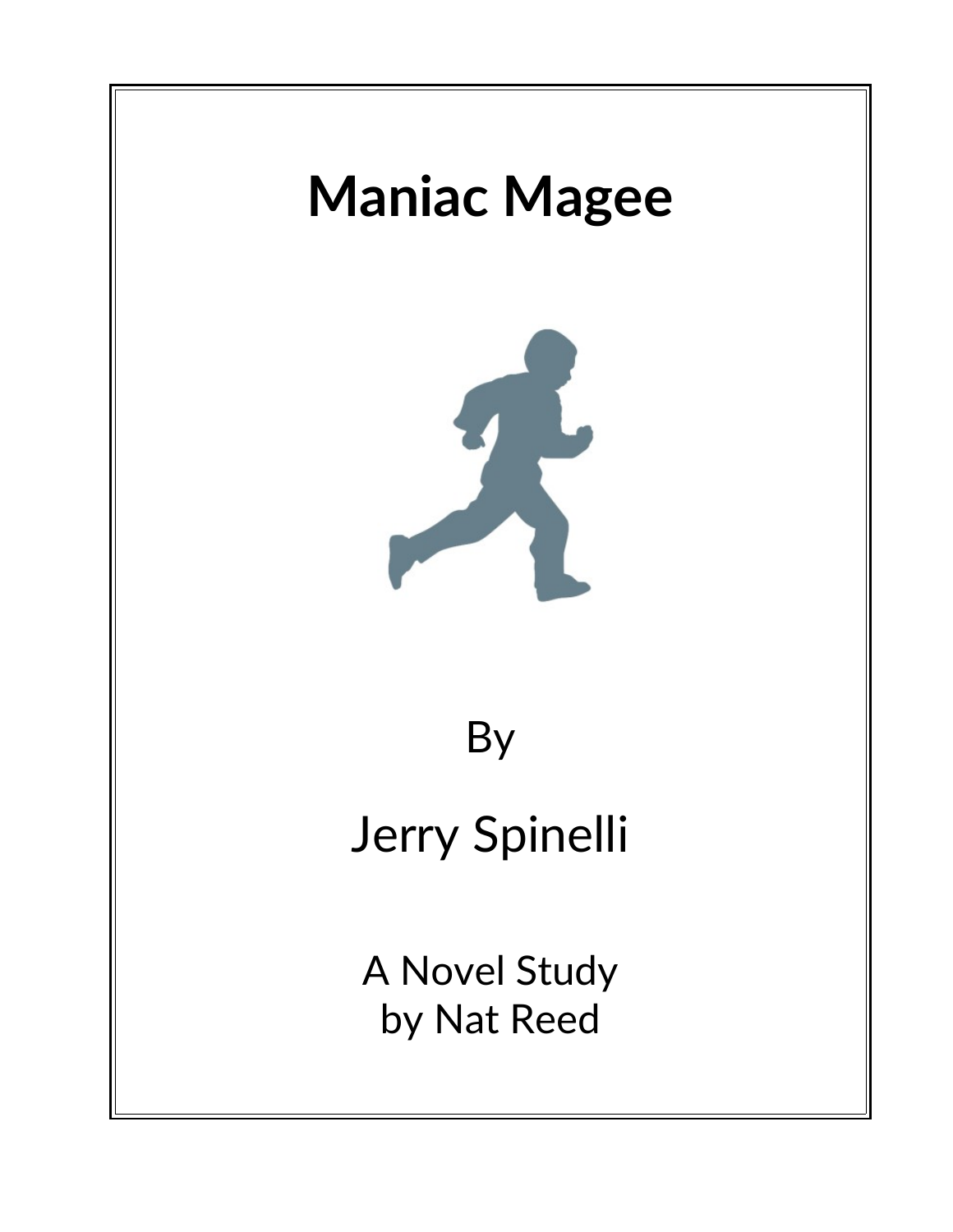*By Jerry Spinelli*



**Table of Contents**

| <b>Suggestions and Expectations</b> | 3  |
|-------------------------------------|----|
|                                     |    |
| List of Skills                      | 4  |
|                                     |    |
| Synopsis / Author Biography         | 5  |
|                                     |    |
| <b>Student Checklist</b>            | 6  |
| Reproducible Student Booklet        |    |
|                                     |    |
| <b>Answer Key</b>                   | 65 |

**About the author:** Nat Reed was a member of the teaching profession for more than 35 years. He was a full-time instructor at Trent University in the Teacher Education Program for nine years. For more information on his work and literature, visit [novelstudies.org.](http://www.novelstudies.org/)

> Copyright © 2012 Nat Reed Revisions Completed in 2021 All rights reserved by author. Permission to copy for single classroom use only. Electronic distribution limited to single classroom use only. Not for public display.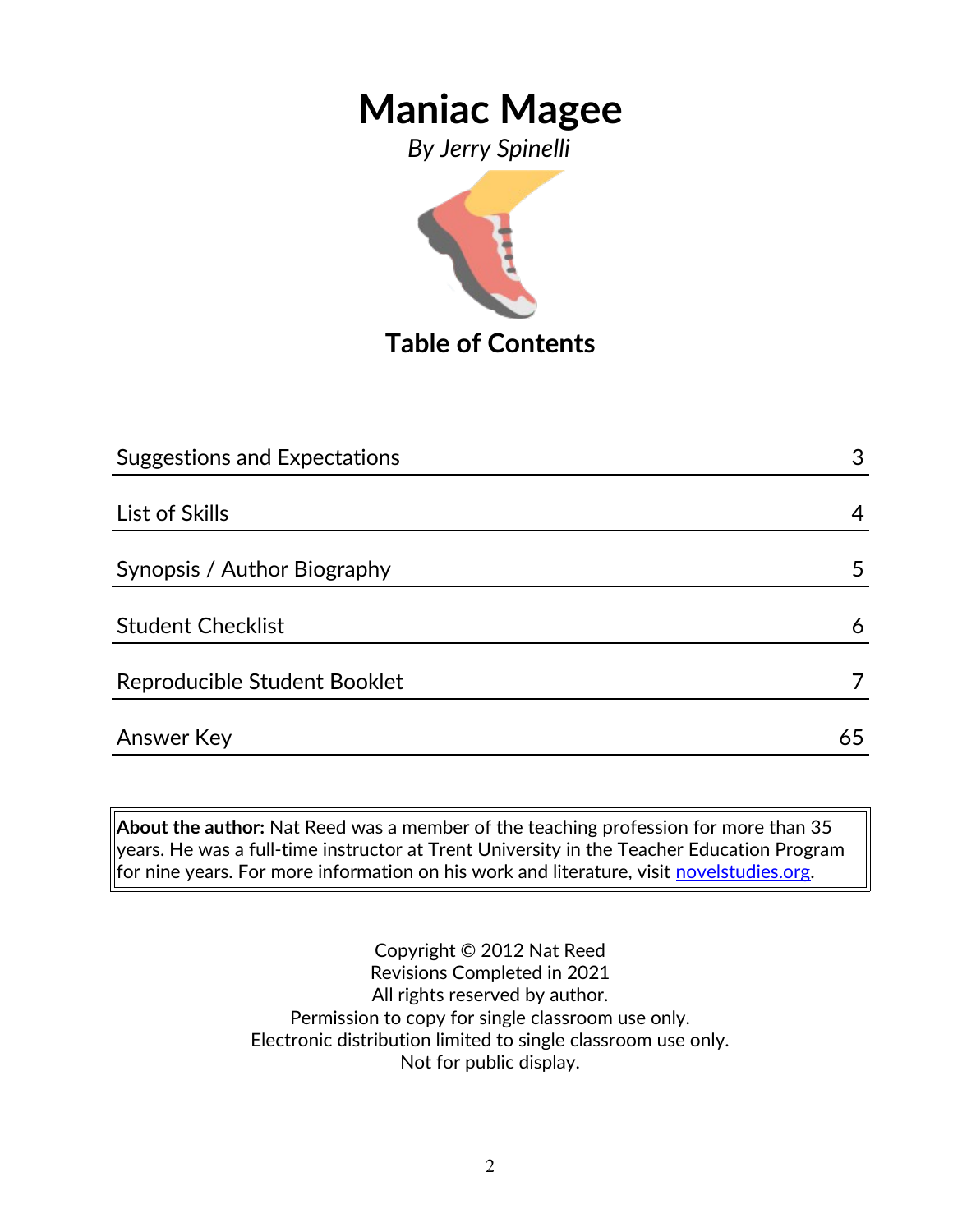*By Jerry Spinelli*



### **Suggestions and Expectations**

This 69 page curriculum unit can be used in a variety of ways. Each chapter of the novel study focuses on three or four chapters of *Maniac Magee* and is comprised of four activities:

- 1. Before You Read
- 2. Vocabulary Building
- 3. Comprehension Questions
- 4. Language and Extension Activities

A **portfolio cover** (p.7) as well as a **Checklist** (p.6) are included so that students may track of their completed work.

#### **Every activity need not be completed by all students.**

#### **Links with the Common Core Standards (U.S.)**

Many of the activities included in this curriculum unit are supported by the Common Core Standards. For instance the *Reading Standards for Literature, Grade 5*, makes reference to the following

a) determining the meaning of words and phrases. . . including figurative language;

b) explaining how a series of chapters fits together to provide the overall structure;

c) compare and contrast two characters;

d) determine how characters … respond to challenges;

e) drawing inferences from the text;

f) determining a theme of a story . . . **and many others.**

**Themes** which may be taught in conjunction with the novel include **racial prejudice**, establishing one's **identity**, **homes**, **homelessness**.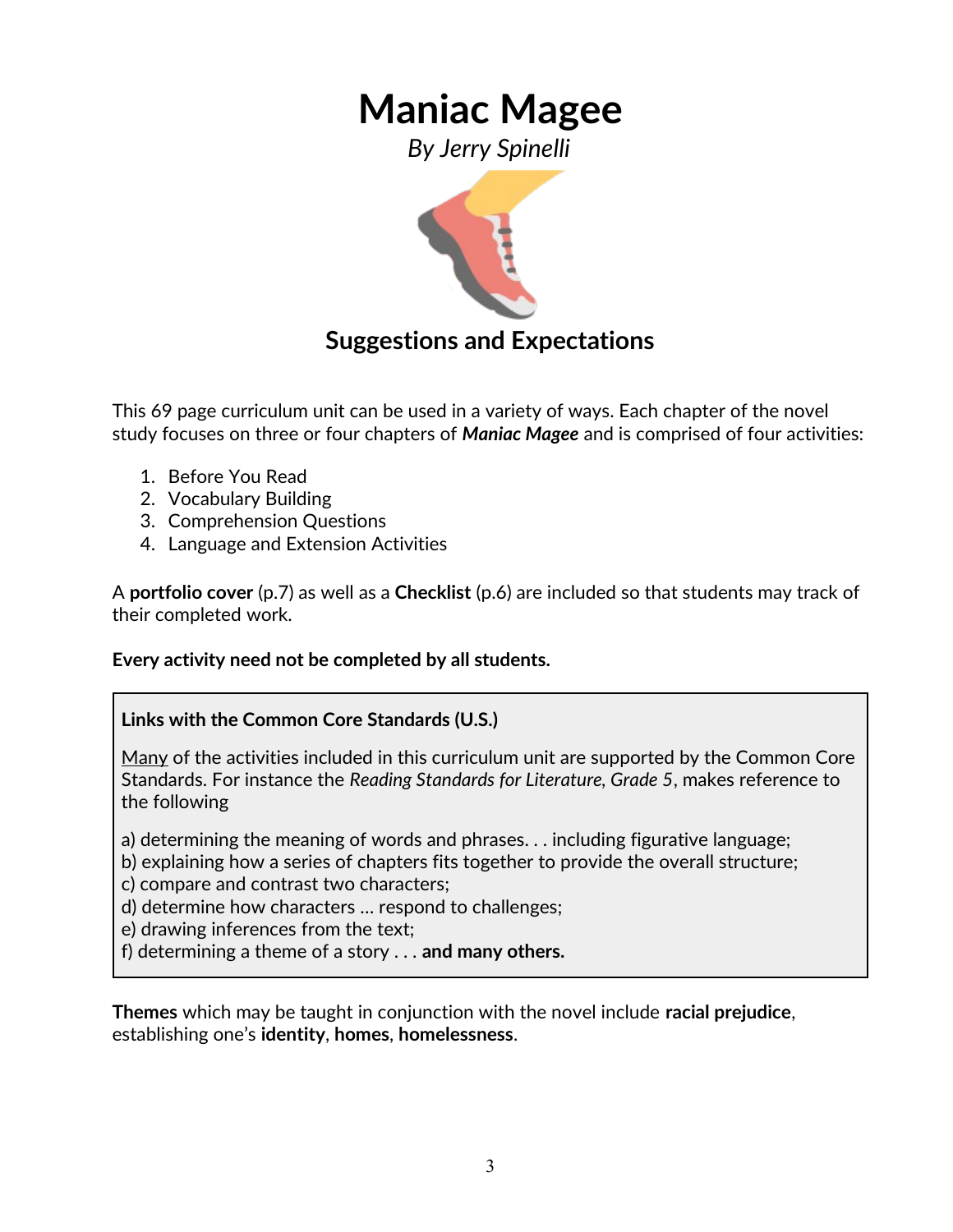### *By Jerry Spinelli*

### **List of Skills**

#### **Vocabulary Development**

- 1. Locating descriptive words/phrases 8. Use of singular / plural nouns
- 2. Listing synonyms/homophones 9. Listing compound words
- 3. Identifying/creating *alliteration* 10. Identifying parts of speech
- 
- 
- 6. Identify *foreshadowing*. 13. Identify/create *similes*
- 

#### **Setting Activities**

1. Summarize the details of a setting

#### **Plot Activities**

- 
- 2. Identify conflict in the story 4. Predict events

#### **Character Activities**

- 
- 2. Characteristics of protagonist 4. Compare two characters

#### **Creative and Critical Thinking**

- 
- 
- 3. Write a letter to a friend 7. Write a book review
- 4. Complete an Observation Sheet 8. KWS Chart

#### **Art Activities**

- 
- 2. Create a collage
- 
- 
- 
- 4. Use of capitals and punctuation 11. Determining alphabetical order
- 5. Identifying syllables 12. Identification of root words
	-
- 7. Identify *personification*. 14. Identify/create *exaggeration*

- 1. Complete a *time line* of events 3. Identify the climax of the novel.
	-
- 1. Determine character traits 3. Relating personal experiences
	-
- 1. Research 5. Conduct an interview / Talk Show
- 2. Write a newspaper story 6. Write about personal feelings
	-
	-
- 1. A Storyboard 3. Design a cover for the novel

4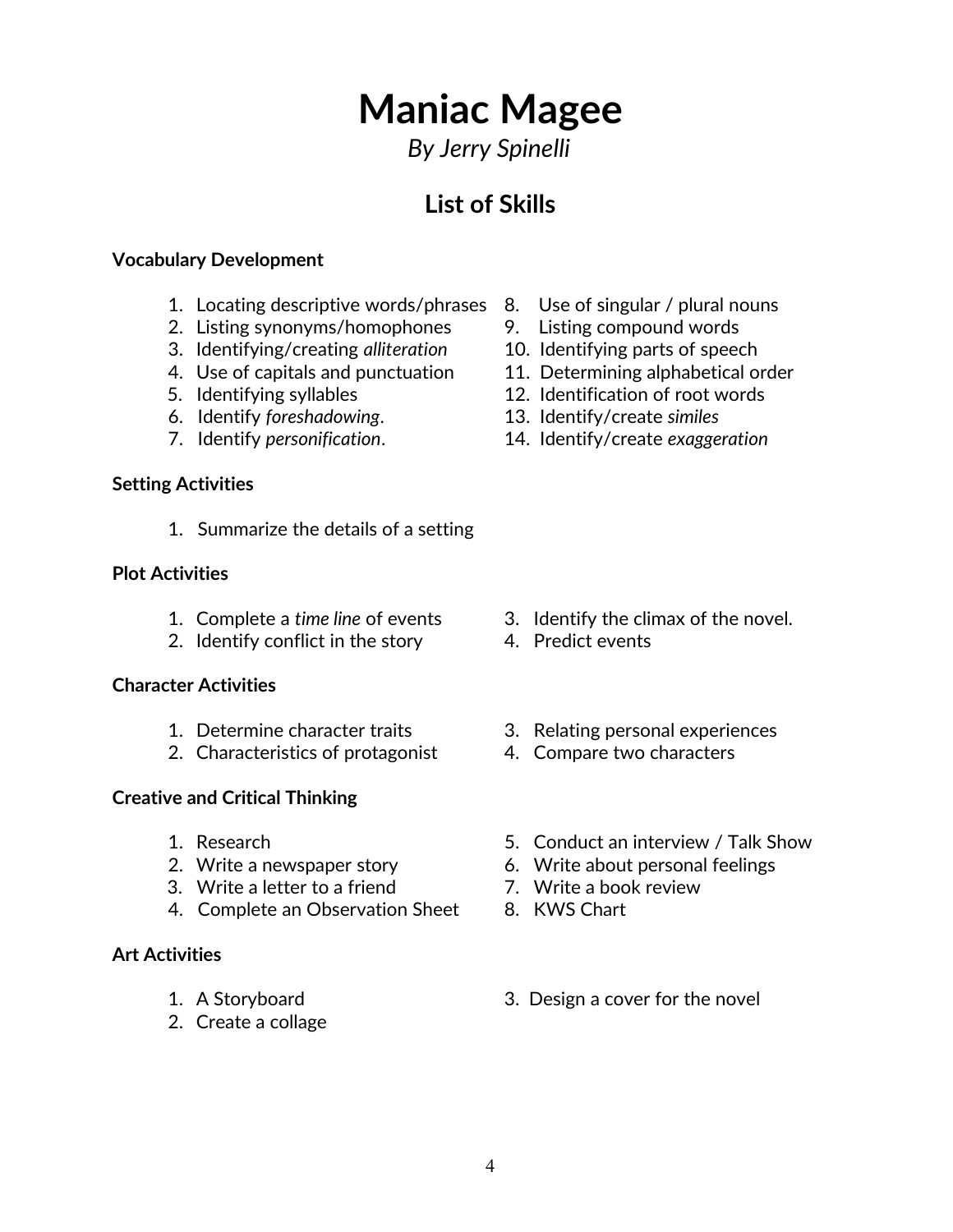*By Jerry Spinelli*



 Jeffrey Lionel "Maniac" Magee might have lived a normal life if a trolley accident hadn't made him an orphan. After living with his unhappy and uptight aunt and uncle for eight years, he decides to run - and not just run away, but run. And this is where the myth of Maniac Magee begins, as he changes the lives of a racially divided small town with his amazing and legendary feats. [Courtesy of the publisher]

#### **Author Biography** *Jerry Spinelli*

Born in 1941 in Norristown, Pennsylvania, Jerry Spinelli discovered his calling in 1957 when his high school football team won a big game. The town celebrated, his fellow students raced through the streets, but Jerry sneaked back home and marked the occasion in his own way. He wrote a poem. Later the town newspaper published it. "And," he reports, "I've been a writer ever since."

Married to Eileen Spinelli, who is also a writer, Jerry was for many years an editor for the Chilton Company. Now a fulltime writer, he lives in Phoenixville, Pennsylvania.

Jerry Spinelli's immensely popular books include *Space Station Seventh Grade*, J*ason and Marceline, Who Put That*



*Hair in My Toothbrush?*, and *Maniac Magee*, which has won more than fifteen state children's book awards in addition to the Newbery Medal. [The Publisher]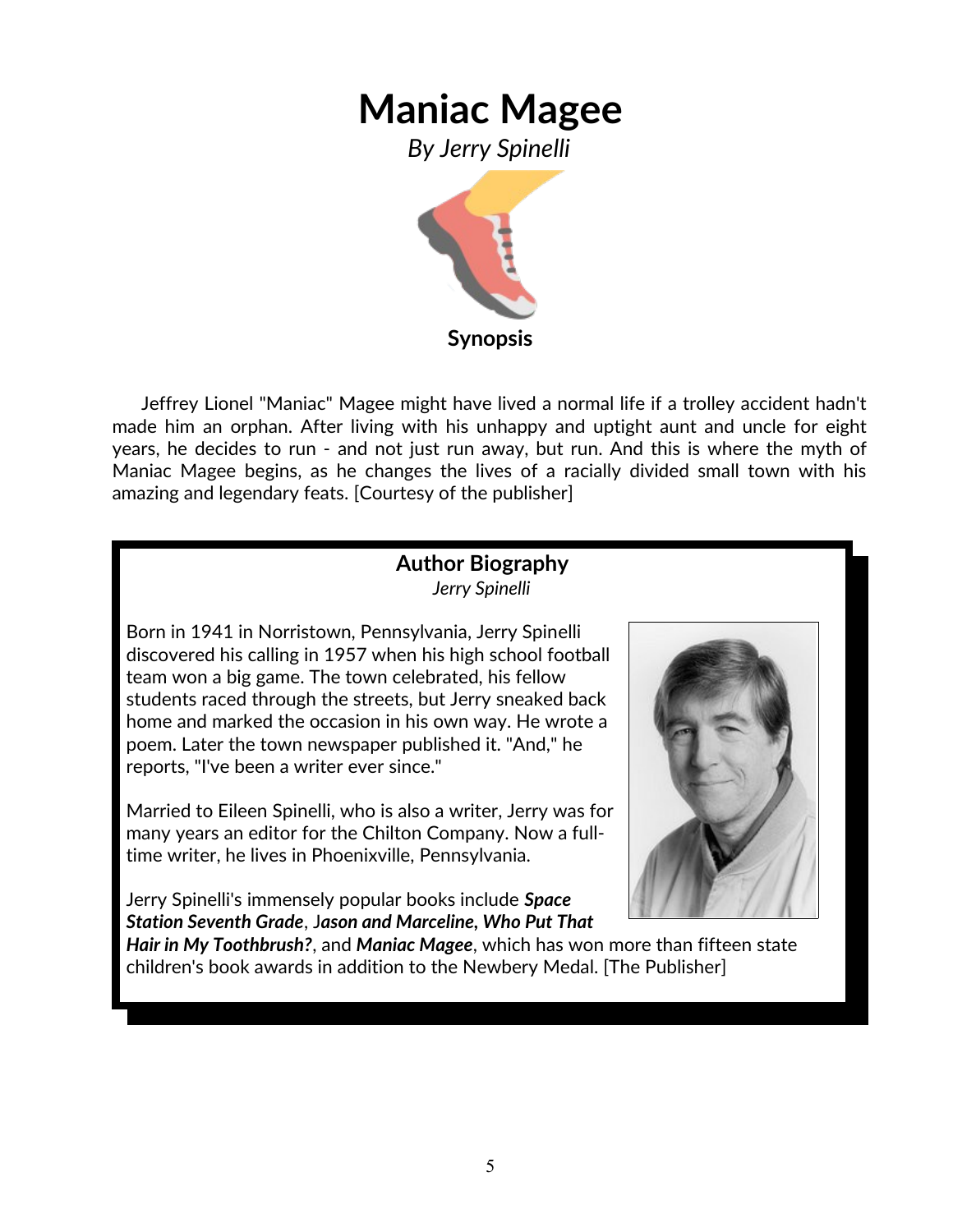*By Jerry Spinelli*



Student Name

| Assignment | Grade / Level | Comments |
|------------|---------------|----------|
|            |               |          |
|            |               |          |
|            |               |          |
|            |               |          |
|            |               |          |
|            |               |          |
|            |               |          |
|            |               |          |
|            |               |          |
|            |               |          |
|            |               |          |
|            |               |          |
|            |               |          |
|            |               |          |
|            |               |          |
|            |               |          |
|            |               |          |
|            |               |          |
|            |               |          |
|            |               |          |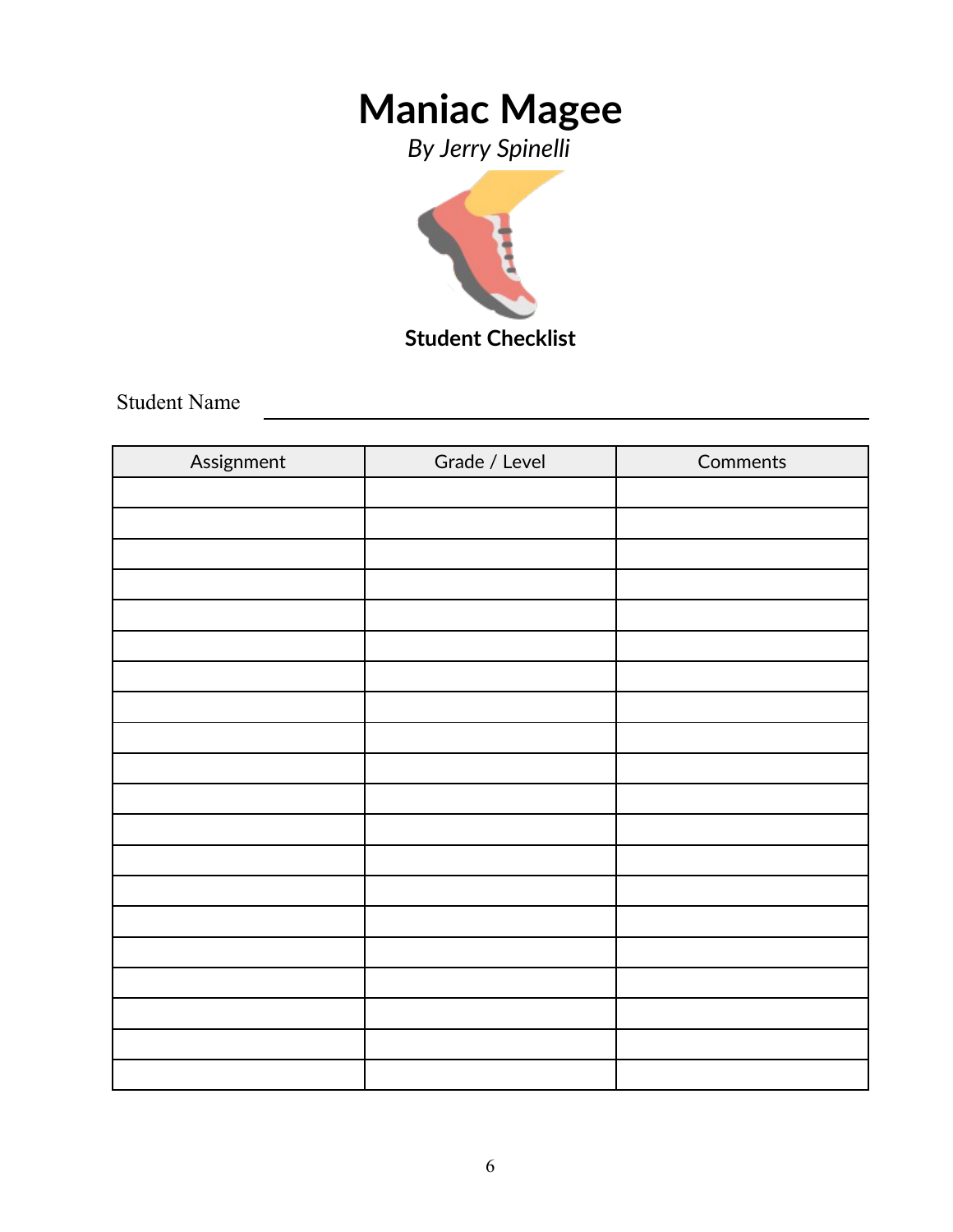

*By Jerry Spinelli*

Name: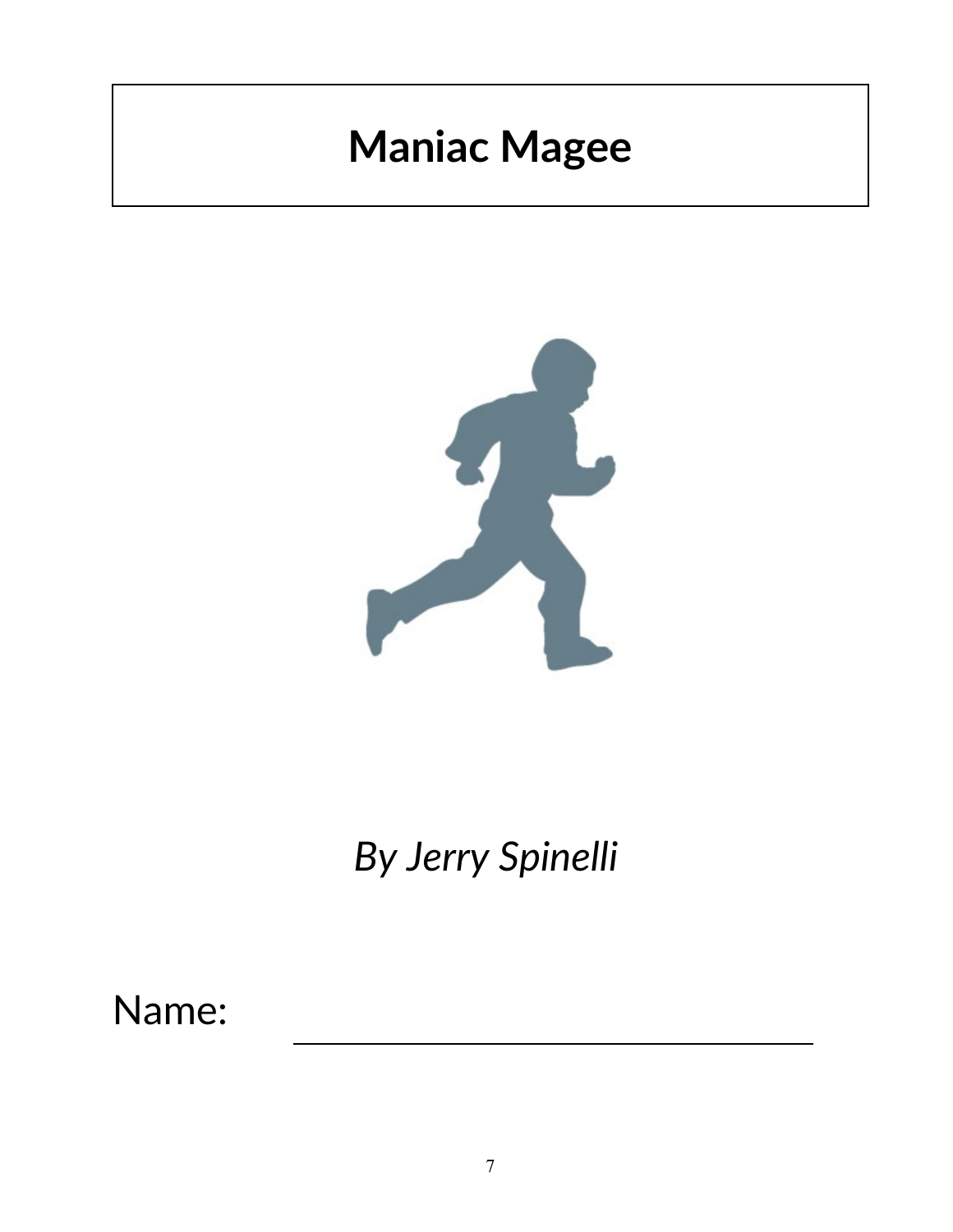*By Jerry Spinelli* **Chapters 1 - 4**



## **Before you read the chapters**:

The **protagonist** in most novels features the main character or "good guy". The protagonist of *Maniac Magee* is a most unusual character living a very different kind of life than most boys his age. Think back on some of your favorite characters from past novels you have read. What do you think makes for an especially intriguing protagonist?



Choose a word from the list to complete each sentence.

| trestle           | musicale | risers   | pastel |
|-------------------|----------|----------|--------|
| <b>SUSPICIOUS</b> | obvious  | deserted | grungy |

| 1              | Everyone was surprised to find the city $\frac{1}{2}$ after a<br>famine swept through the area.                  |  |
|----------------|------------------------------------------------------------------------------------------------------------------|--|
| $\overline{2}$ | When the engineers examined the railway _ they<br>found it had been badly corroded by the elements.              |  |
| 3              | "I thought it was ___ that no one would be able to score a<br>goal on Lundquist," the reporter stated.           |  |
| $\overline{4}$ | It's surprising that no more than a few people were $\frac{1}{1}$<br>of John Wilkes Booth's intentions.          |  |
| 5              | can't believe that someone could get so $\mathcal{L}$ after spending<br>only an hour in a sandbox.               |  |
| 6              | The drama department of our local high school is going<br>to put on a $\frac{1}{2}$ = $\frac{1}{2}$ this spring. |  |
| $\overline{7}$ | My aunt wore a $\frac{1}{2}$ = $\frac{1}{2}$ dress to the ceremony.                                              |  |
| 8              | The choir director made all the shorter children stand on<br>the <u>ever</u> behind the first row of singers.    |  |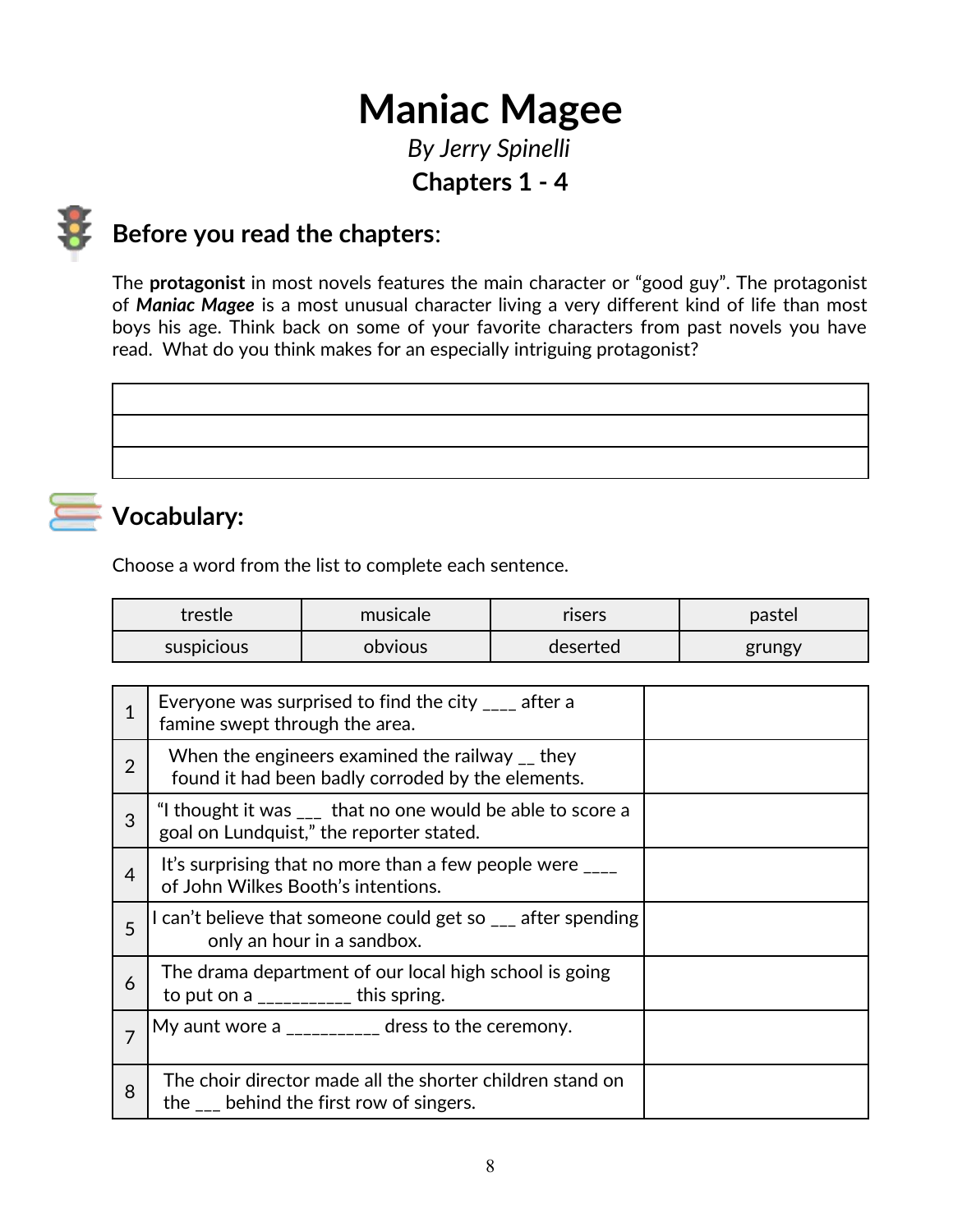

1. Chapter One describes several very unusual events in the life of Jeffrey Magee. Describe any two of these events.

| <b>.</b> |  |
|----------|--|
| <u>.</u> |  |

2. Describe the **setting** of the story for Chapter Three.

3. How old was Jeffrey at the end of Chapter One? \_\_\_\_\_\_\_

How old was he in Chapter Two? \_\_\_\_\_\_\_\_\_

4. Math in Action. It took Jeffrey a whole year to travel the two hundred miles from Hollidaysburg to Two Mills. The average walking speed for someone Jeffrey's age is about three miles/hour, less the time he would spend resting. About how many hours would it take Jeffrey to walk 200 miles at this rate? (Do not include his resting time)

5. No one knows why it took Jeffrey so long to walk this relatively short distance. Use your imagination and suggest a couple of creative possibilities.

6. Why did Amanda find it especially unusual to find Jeffrey on her street that morning?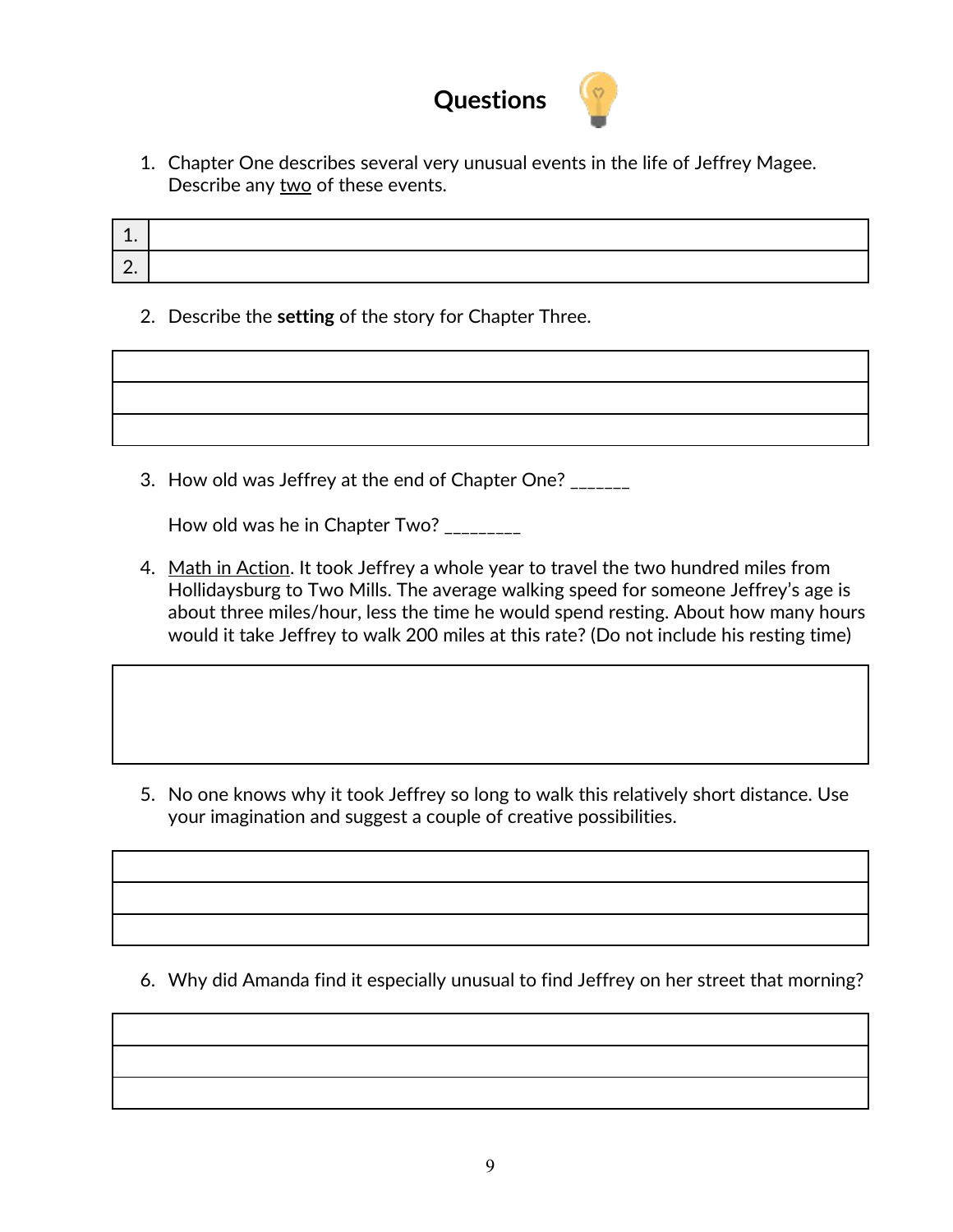7. Why was Amanda hauling all her books to school in a suitcase?

8. Why do you think she finally relented and loaned Jeffrey one of her books?

 9. Jeffrey made quite a spectacular appearance at the varsity team's football practice. Describe his remarkable performance.

 10. **Foreshadowing** is a literary device defined *as a hint or clue provided by the writer to tip the reader as to what is to come later in the story*. If the following example is an example of foreshadowing, what is the author hinting at in terms of Jeffrey's future in Two Mills: *If you listen to everybody who claims to have seen Jeffrey-Maniac Magee that first day, there must have been ten thousand people and a parade of fire trucks waiting for him at the town limits.*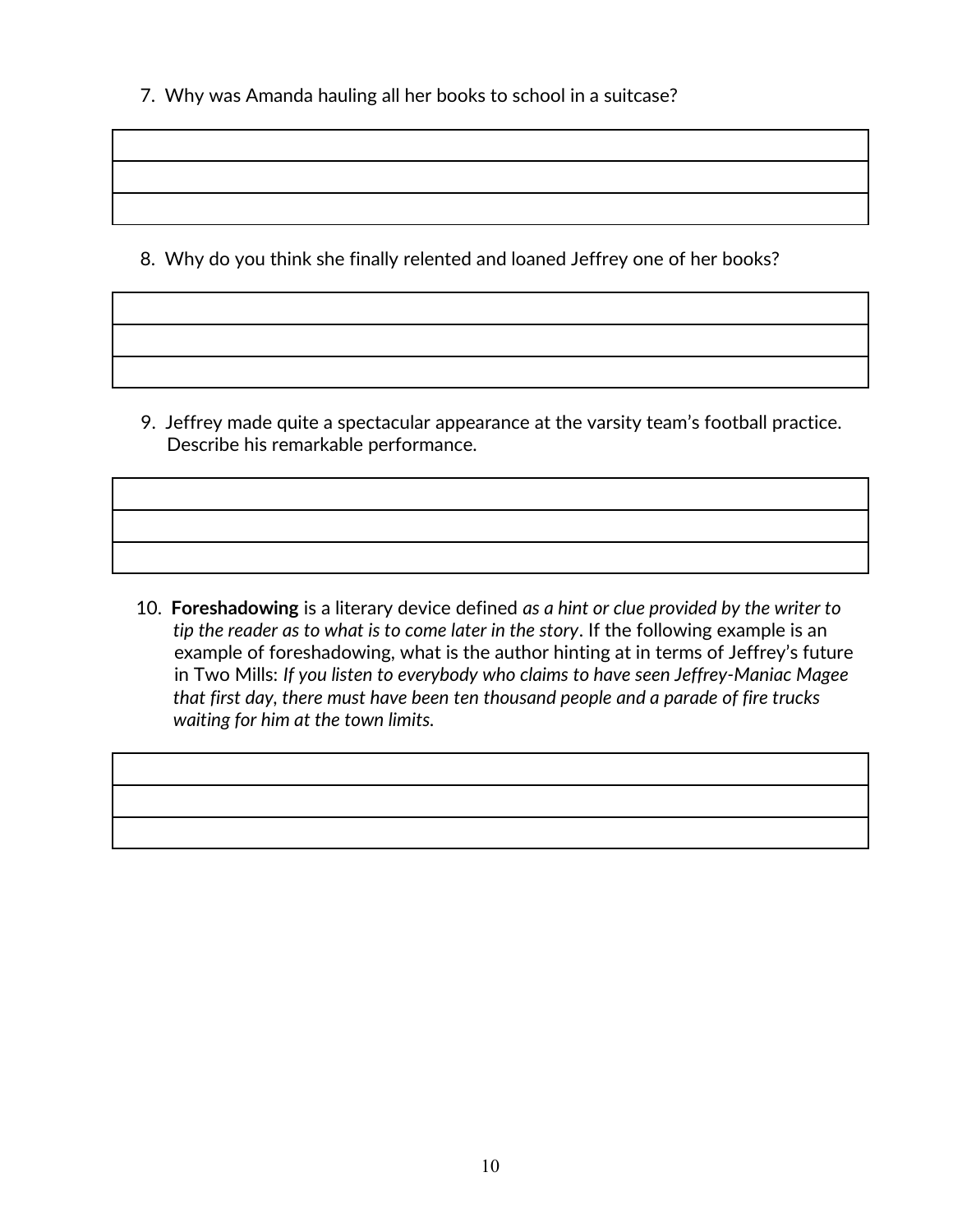# **Language Activities**

**A***.* A **simile** is a comparison using the words "like" or "as". An example from Chapter Two is ". . . the soles of both sneakers hanging by their hinges and flopping open like dog tongues . . ."



What two things are being compared in this example?

Invent your own **similes** comparing the following items with something from your imagination:

a) the sound of a banjo

b) the sizzle of frying bacon on a grill

**Bonus**: Find another example of a *simile* in Chapter Three.

**B***.* Copy out any three sentences from these chapters and underline the **nouns**.

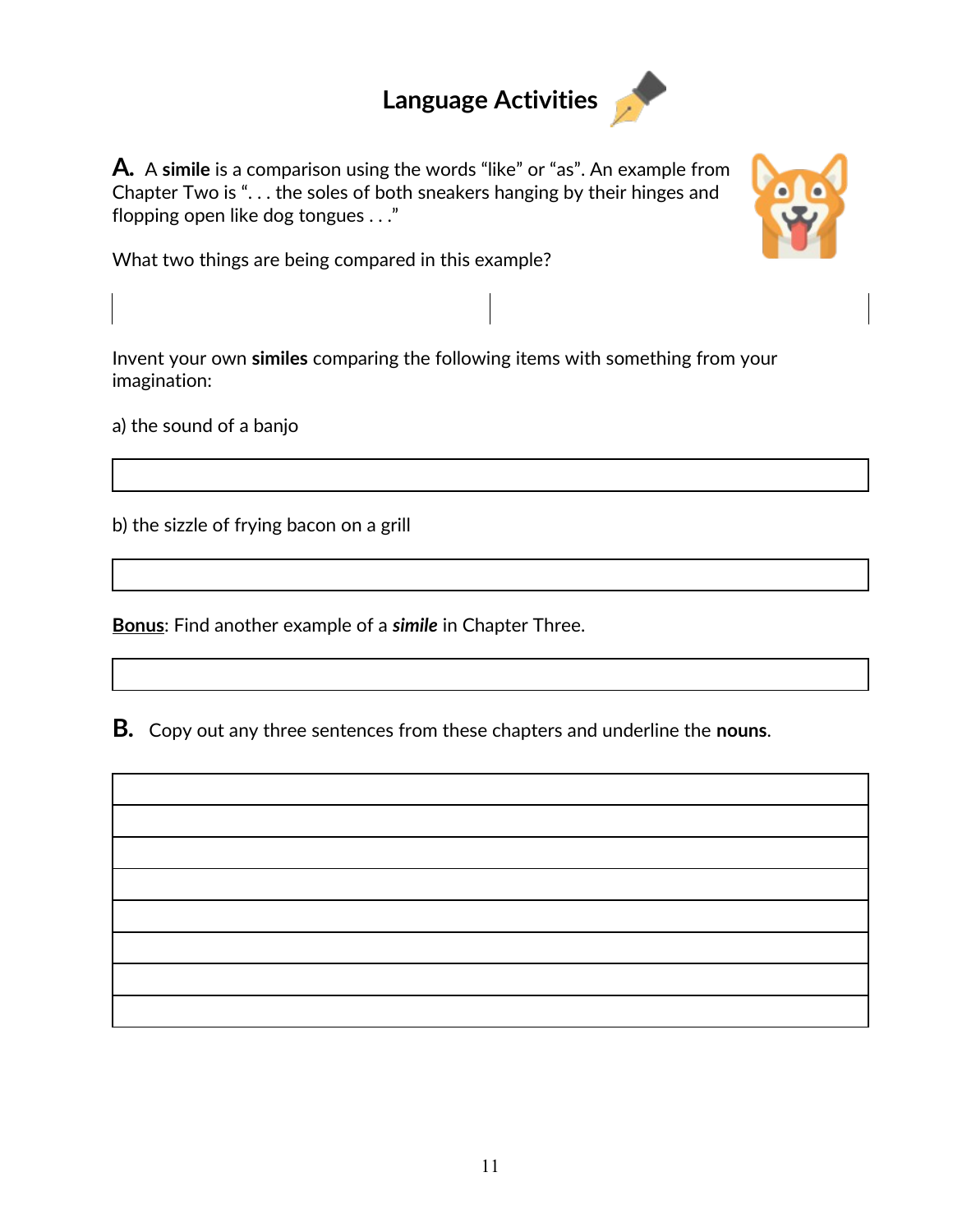## **C. 5 Ws and an H.**

Choose an event from this section (or earlier in the novel) that you thought was really important and/or exciting. Using facts that you gleaned from reading about this event, fill in the balloons below, summarizing what you learned.

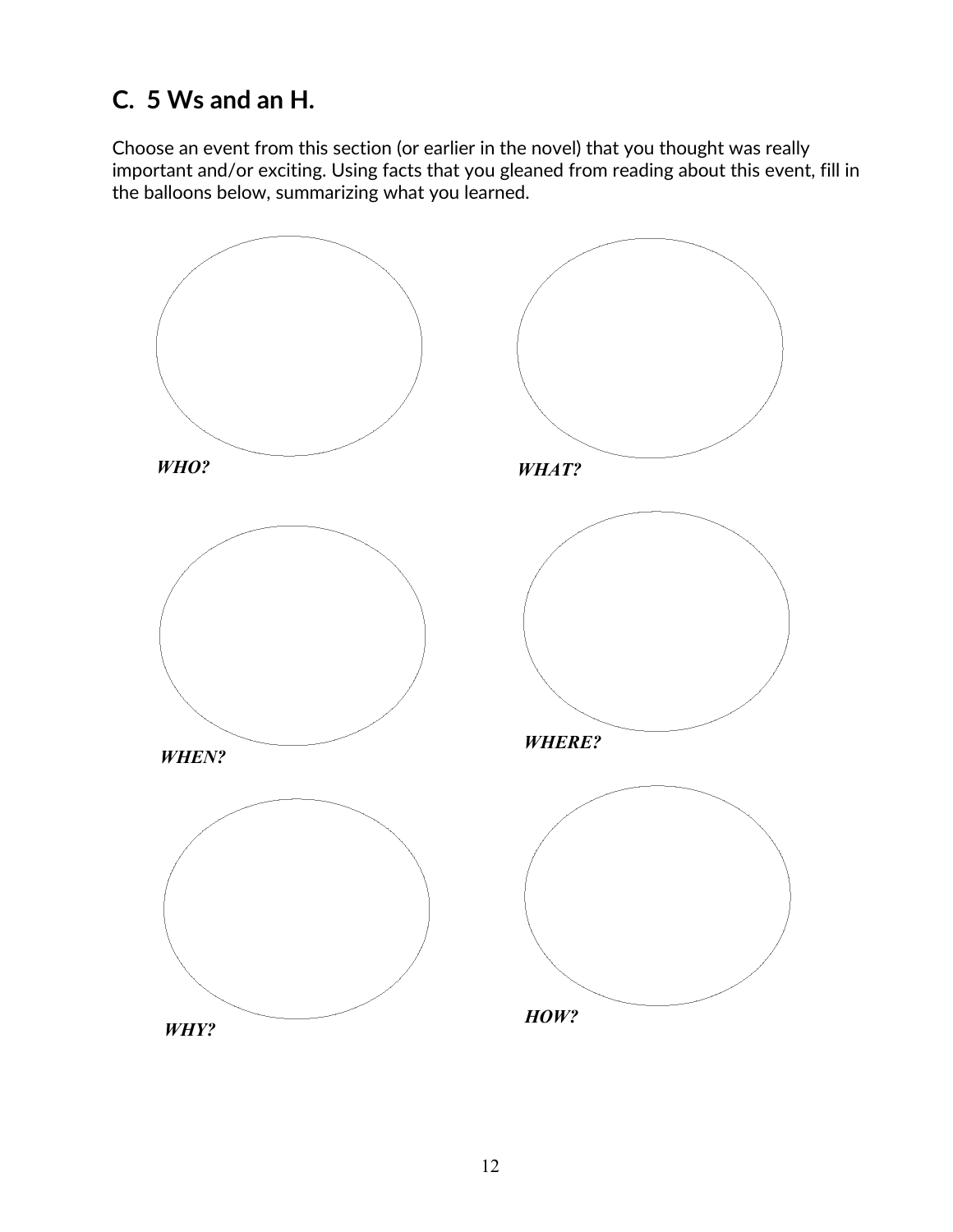## **D. Caviar Words**

The author of this novel is noted for his use of elegant, tasteful words. Someone once stated that some words have the sound of **caviar** (rich and elegant) and others are more are common (**peanut butter** words). With a colleague come up with 6 examples of each type of word. You may use any chapter of the novel to find these words.



| <b>Caviar Words</b> | <b>Peanut Butter Words</b> |
|---------------------|----------------------------|
|                     |                            |
|                     |                            |
|                     |                            |
|                     |                            |
|                     |                            |
|                     |                            |

### **E***.* **My 02¢ About Chapters 1-4.**

**What I Liked Best:** 

**I Didn't Like The Part:**

**I Didn't Like It Because:**